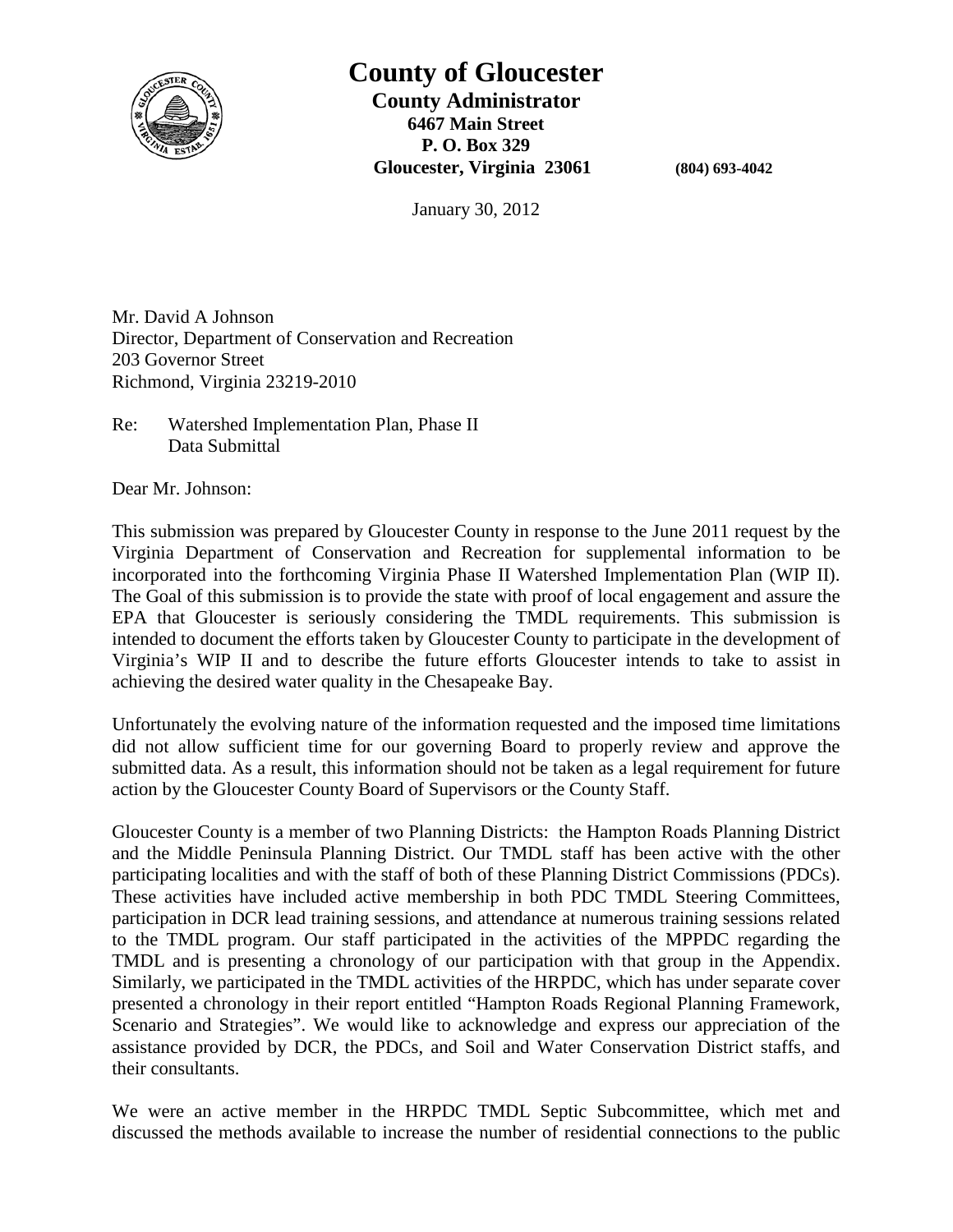sewer systems and subsequently reduce the number of septic systems in our localities. After considerable discussion, this committee provided three recommendations to that end. Specifically, the committee recommended that the following be included in the Legislative agenda:

- 1. Seek legislative changes necessary to establish tax credits for upgrades/replacement of existing conventional systems with nitrogen reducing systems or connections to existing public sewers.
- 2. Look into steps for gaining General Assembly approval to grant all counties the authority to require hook-ups to existing sewer line when appropriate.
- 3. Work with state agencies to establish a cost share program, similar to what is done with the Agricultural BMP Cost Share Program, to assist with the cost of required upgrade or replacements and incentivize non-failing septic system owners to upgrade to denitrifying systems.

Our staff attempted to develop the requested information regarding Land Use and BMPs currently in place, and to develop scenarios of future activity utilizing the VAST program. In conjunction with staff from our partners at the Middle Peninsula Planning District, we attempted to input data using the VAST program. Unfortunately, we were unable to enter data into that program. Additionally, we attempted to enter reliable data into VAST individually and were unsuccessful as well. We concluded that the VAST program was not a satisfactory vehicle for providing requested data of this importance.

Given the importance of the requested data, we have elected to provide the requested information using a number of worksheets developed by the Center for Watershed Protection, as described below. Please note that there are no concentrated feed lots in Gloucester County at this time, and that Gloucester County does not currently have an MS4 storm water permit program.

During our information gathering and planning activities, we incorporated a number of assumptions regarding the TMDL process.

- Virginia and EPA will manage and fund pollutant and sediment reductions on state and federal owned and managed property.
- Virginia will implement nutrient reduction for point-source discharges through the VPDES permitting process and permit conditions, and such permits (including renewals) will be consistent with the Phase I WIP.
- The EPA, through the authority of the Clean Air Act, will take positive steps to reduce nutrient contributed by air deposition and such programs will be consistent with the Phase I WIP.
- As agricultural nutrient reductions cannot be enforced through any existing permitting program, Virginia, through the Soil and Water Conservation Districts (SWCD), will encourage reductions through outreach activities and cost sharing programs.
- Agricultural nutrient reductions may be influenced by the purchase of credits via an expansion of Virginia's nutrient credit exchange program.
- Virginia, through the VDH, will enforce existing requirements for upgrades and repairs to failing septic systems.

Based on the activities described above, Gloucester County believes that the information necessary for proper incorporation of the requested information into the Virginia WIP II cannot be accurately presented through the VAST program. Therefore, we have provided the requested information (to the extent available) using the worksheets developed and provided by the Center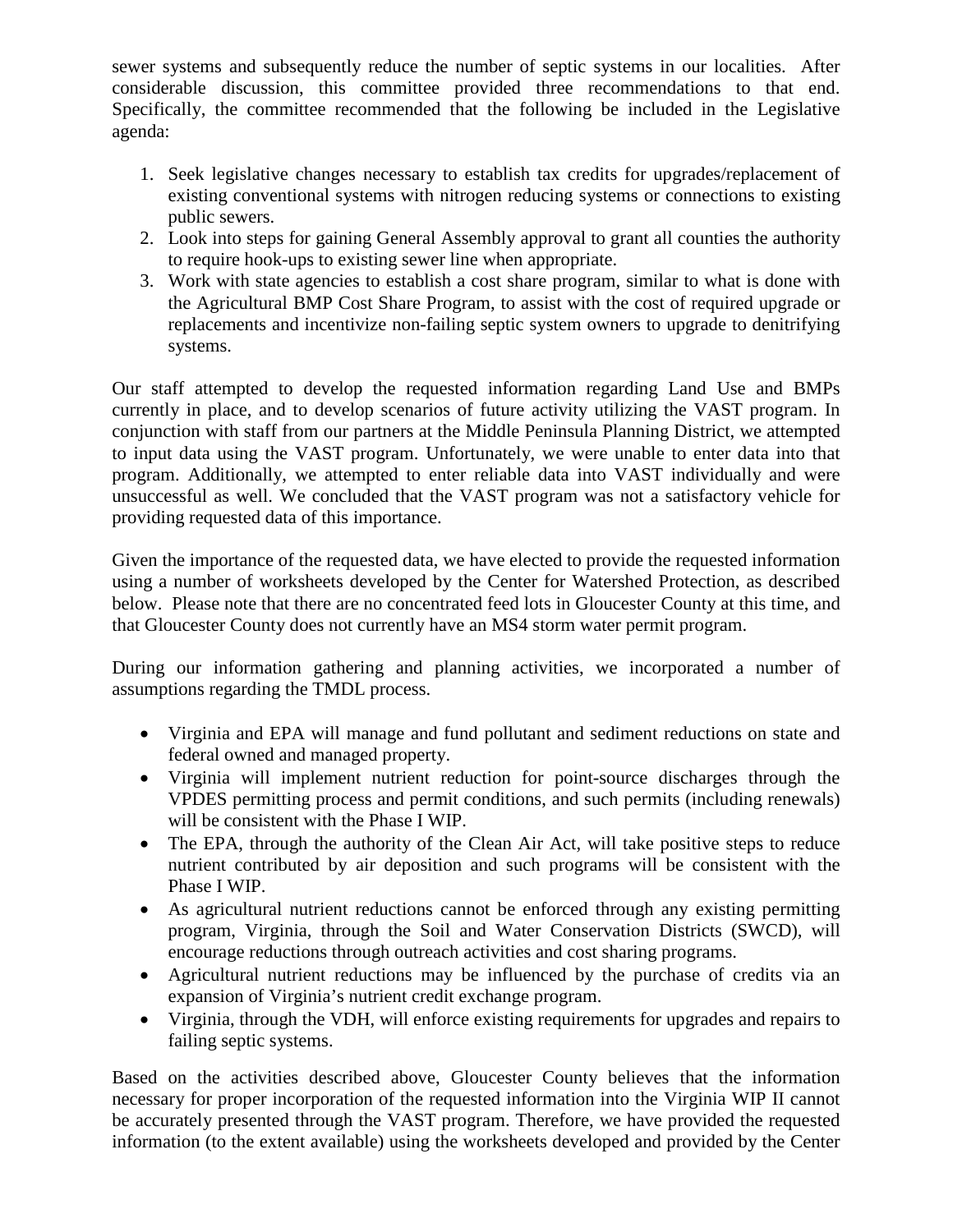for Watershed Protection. While we have utilized some of the information presented in VAST, we have found that the program is inadequate for submission of that data.

The attached worksheets present Gloucester County's updated land use information. Please note that Gloucester County does not have an MS4 storm water program at this time, and does not control any point source discharge outfalls. Collected sewage is transported (piped) and treated by Hampton Roads Sanitary District at the York River Plant.

The information contained in the worksheets addressing the various Source Sectors was drawn from a variety of sources, including data from the VA Department of Forestry, the Department of Mines, Minerals and Energy, the Soil and Water Conservation District, and the DCR VAST program.

We have identified several areas of where the information we are supplying is significantly different from that contained in the WIP I document and supplied by DCR. These include:

- The VAST program reports total acreages for MS4, both regulated and unregulated, which are significantly greater than those contained in the EPA "pivot tables".
- The VAST and EPA values for acreages currently under No-Till and Conservation practices in the Agricultural sector are grossly under reported.
- The number of Septic systems in both VAST and the EPA "pivot table" are significantly under reported.

There are a number of BMPs which are currently in use within Gloucester County which do not appear in the list of recognized BMPs. The absence of these BMPs and their exclusion from the TMDL program may result in an incomplete TMDL accounting. Among the BMPs which are not recognized by the VAST program are:

- No Discharge Zones for marine traffic The elimination of sewage discharges from marine vessels may significantly reduce nitrogen loadings in portions of the Chesapeake Bay and its tributaries.
- The effects of terminal reservoirs in reducing discharges of sediments Terminal reservoirs, which are utilized as a source for potable drinking water, capture runoff from significant acreage. Their contribution to reduction of pollutant loadings are not considered in the VAST model.
- Oyster reef restoration and aquaculture The contributions of oyster populations, either on natural or artificial reef or within aquaculture cells, is not recognized by the VAST model.
- Shoreline stabilization and erosion control The contribution to sediment reduction from required shoreline stabilization and erosion control measures is currently not recognized by the VAST program.
- Temporary bridges during logging operations It is common practice for the loggers in pour area to own a set of portable timber bridges, which they use when making temporary stream crossings. This reduces sediment releases.
- Lumber Mats Loggers in our area utilize wood mats, which are like pallets, to create artificial roadways rather than gravel. Additionally, the loggers place gravel roadways near the entrances to paved roads to avoid tracking mud and debris into the public roadways. This practice reduces sediment discharges at stream crossings.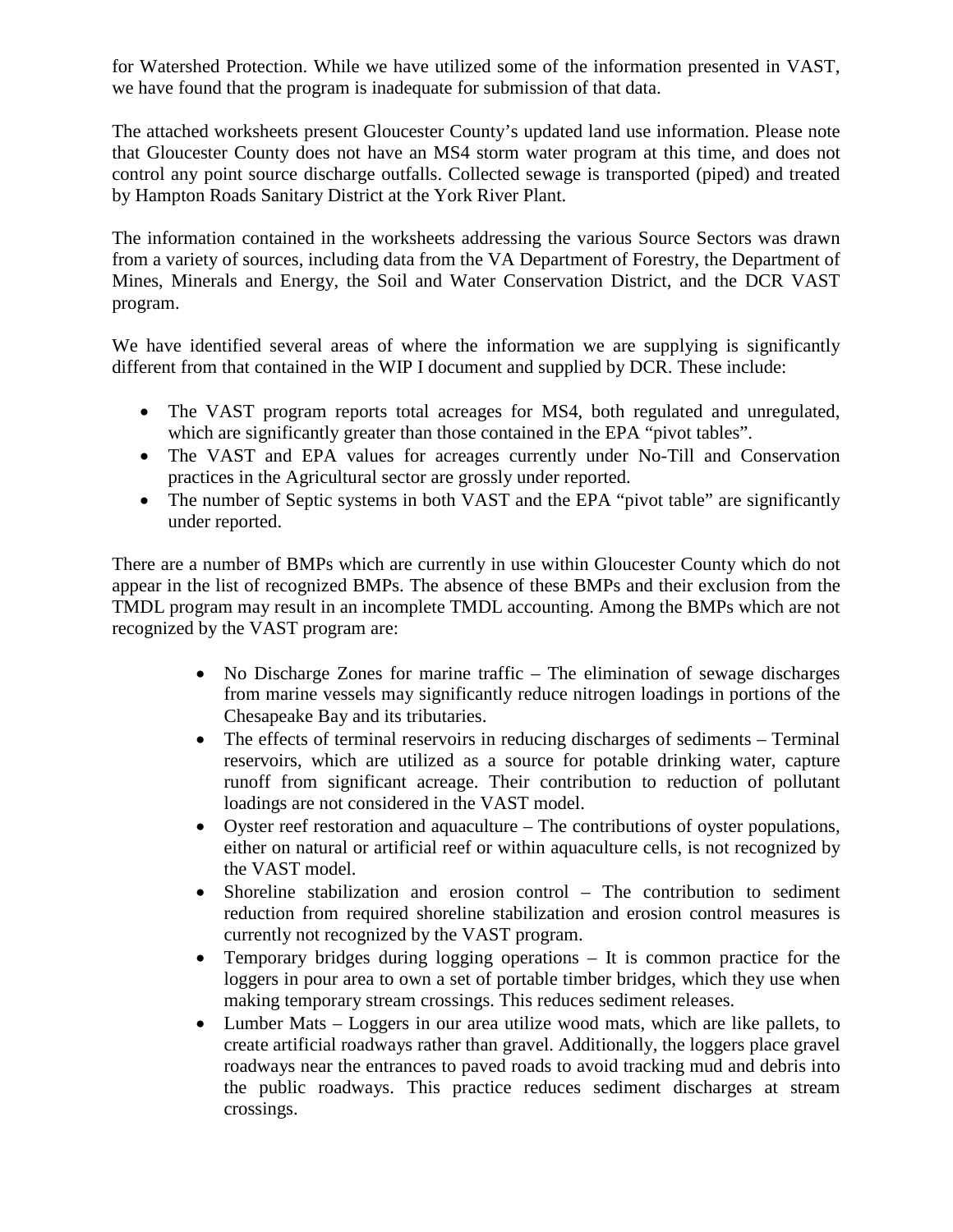Although we were unable to successfully utilize the VAST program, Gloucester County has attempted to project the types and number of BMPs which will be operable in the County in the year 2025. There are numerous limitations to these projections, which are discussed below. A significant item is our lack of information regarding the role VDOT will play in addressing storm water issues related to impervious surfaces under their control. Additionally the pace of development, and the associated conversion of land to residential development, is unknown and will undoubtedly play a significant role in the future release of pollutants into the Chesapeake Bay tributaries.

There are significant challenges to the County's moving forward towards the 2025 scenario. At the present time, Gloucester County lacks the legal authority to implement and/or enforce many of the programs intended to enhance the water quality of the Bay tributaries or to require installation and operation of BMPs at existing properties. Additionally, the County lacks the financial resources to support the projected actions.

Gloucester County has attempted to forecast the number and types of BMPs which will exist in the County in the year 2025. We realize that these are estimates only and that Gloucester County lacks the authority to require installation of BMPs on existing land use. Furthermore, given the current practices of the agricultural sector in the County, it is unrealistic to assume that any significant reduction in pollutant loads will be achieved in that sector.

We recognize that there are numerous impediments to the successful implementation and monitoring of the projected scenario. Consequently this program cannot be implemented and conducted without financial and legislative support for the Commonwealth of Virginia. We have identified the following actions that are necessary to support the local and statewide TMDL programs:

- Incorporation of local data into the mathematical models
- Implementation of water quality monitoring in coastal waters
- Evaluation of the impacts of extreme weather events
- Designation of wetlands as a land use category
- Expansion of the Nutrient Credit exchange program
- Expansion of the Chesapeake Bay Act to the entire watershed
- Expansion of the septic pump-out requirements to the entire watershed
- Partnership with non-government agencies to promote private property BMP retrofits
- Provision of funding for the agriculture sector nutrient reductions
- Provision of funding for wastewater/septic sector nutrient reductions
- Provision of funding for storm water sector nutrient reductions
- Provision of additional funding and staff to address the continuing Chesapeake Bay water Quality initiative.

Gloucester County would like to reaffirm our commitment to continue our long standing practice of implementing existing laws and regulations enacted by the Legislature intended to improve water quality throughout the Commonwealth. This commitment includes enforcing compliance with the Chesapeake Bay Act, in partnership with the Soil & Water Conservation District. Additionally, we intend to adopt the storm water management regulations, when they are finally promulgated, in an effort to further reduce the pollutant load to the Bay. To date, Gloucester County has adopted a primary sand dune ordinance to control coastal erosion and was one of the first Counties to enact regulations addressing operation and testing of Alternative On-site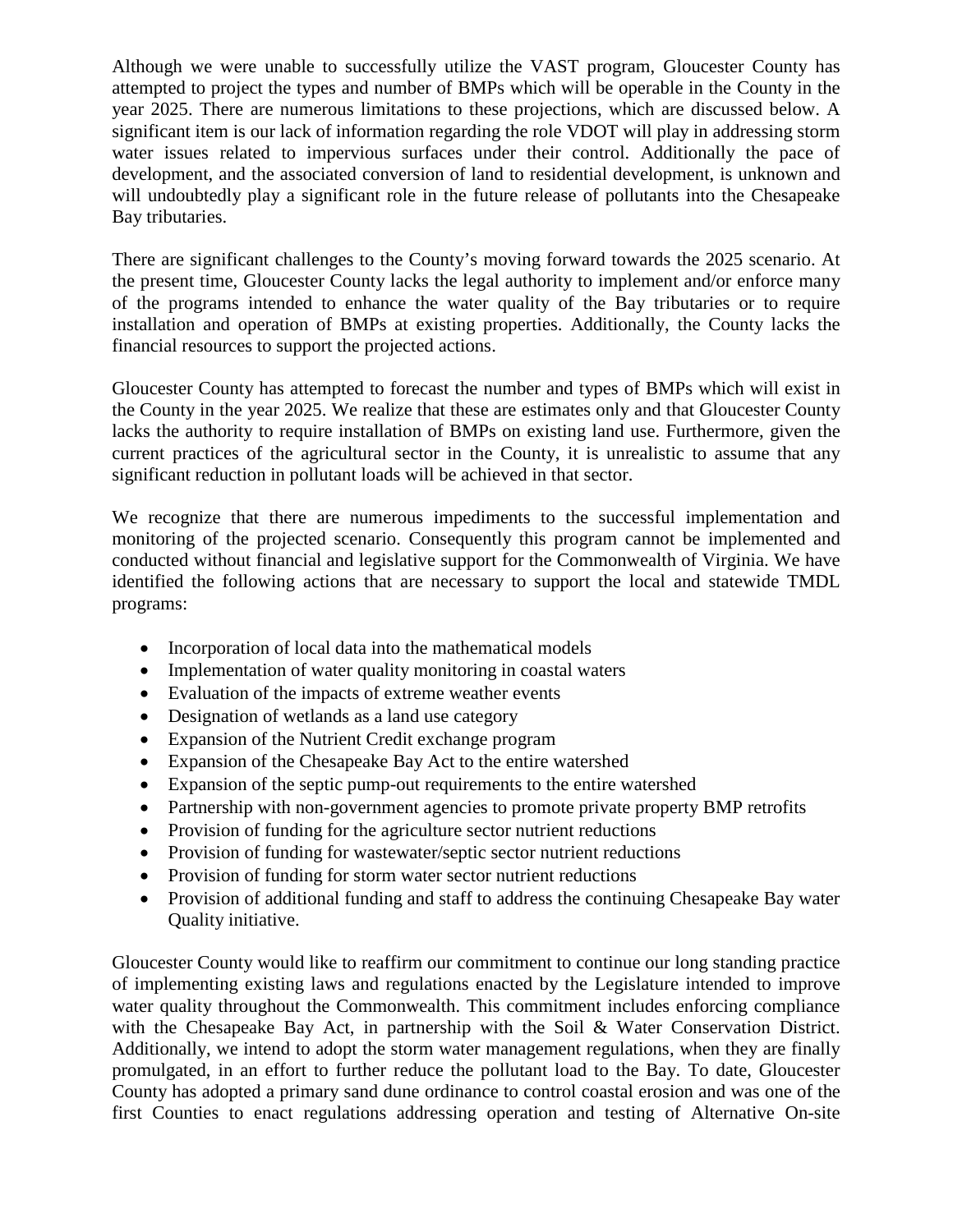Sewage Systems (AOSSs). These and other local programs demonstrate our continuing commitment to improving the water quality in the Chesapeake Bay and its tributaries.

We look forward to working with the DCR and the EPA in this important effort.

Respectfully yours,

Brenda G. Garton County Administrator Gloucester County

### Attachments

| $cc$ : | Gloucester County Board of Supervisors                            |
|--------|-------------------------------------------------------------------|
|        | <b>Gloucester County TMDL Committee</b>                           |
|        | May Louise McD. Sligh                                             |
|        | <b>TMDL/Watershed Field Coordinator</b>                           |
|        | Department of Conservation and Recreation, Division of Stormwater |
|        | Management,                                                       |
|        | <b>Tappahannock Regional Office</b>                               |
|        | P.O. Box 1425                                                     |
|        | Tappahannock, VA 22560                                            |
|        | Martin M. Schlesinger, P.E.                                       |
|        | Lewis L. Lawrence, Acting Executive Director, MPPDC               |
|        | Dwight Farmer, Executive Director, HRPDC                          |
|        | <b>TMDL</b><br>File:                                              |
|        | Chronological Correspondence                                      |
|        |                                                                   |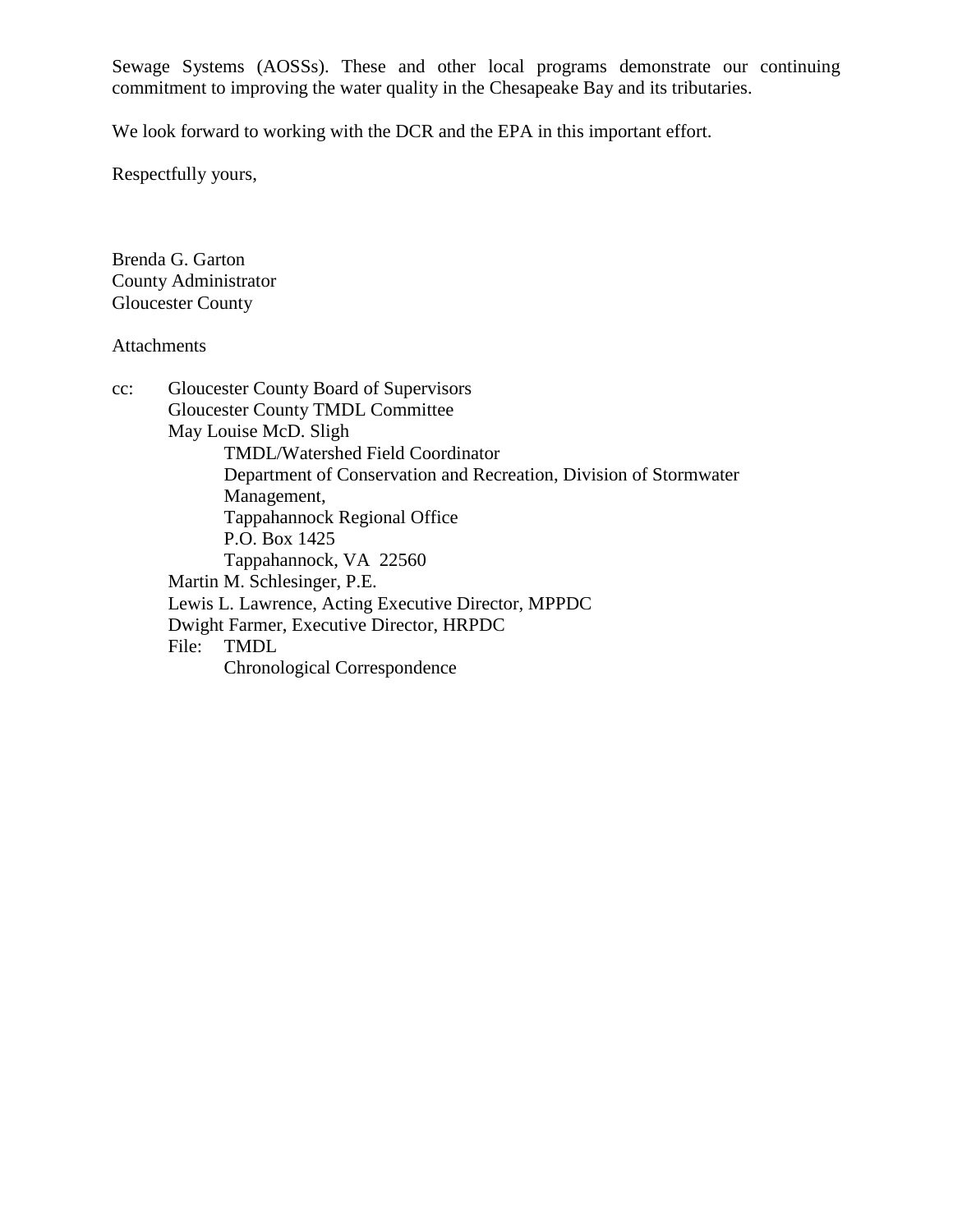#### **Middle Peninsula Planning District Commission**

Report on Progress of Middle Peninsula Response for the Virginia Phase II Watershed Implementation Plan

#### **Background**

The U.S. Environmental Protection Agency (EPA) completed a Total Maximum Daily Load (TMDL) for the Chesapeake Bay watershed on December 29, 2010. The TMDL identified the nitrogen, phosphorus, and sediment reductions that each Bay State needs to achieve in order for the Chesapeake Bay to meet water quality standards. The TMDL included Phase I WIPs (Watershed Implementation Plans)developed by States within the Bay watershed. The Commonwealth of Virginia (Virginia) Phase I WIP outlined the actions expected of the wastewater, urban/stormwater, agriculture , and on-site sewage sectors in order to meet statewide nutrient and sediment reduction goals.

The next step in the TMDL process is for states to develop Phase II WIPs that describe strategies to implement the Phase I WIP. EPA expected Phase II WIPs to more closely engage local governments, watershed organizations, conservation districts, citizens and other key stakeholders in reducing water pollution.

The Phase II WIP is part of the accountability framework for the Chesapeake Bay TMDL, wherein EPA will track and assess Bay restoration progress and, as necessary, implement specific federal actions if jurisdictions do not meet their commitments. The deadline for submittal of Virginia's Phase II WIP to EPA is March 2012. Virginia asked localities to develop nutrient management strategies to address the level of treatment described in the Phase I WIP and submit local strategies to Virginia by February 1, 2012 for inclusion in the Phase II WIP.

Virginia requested that Planning District Commissions throughout the Chesapeake Bay watershed coordinate the collection of input from localities for Virginia's Phase II WIP. The Middle Peninsula Planning District Commission (MPPDC), one of 21 Planning District Commissions in the Commonwealth of Virginia, has been designated as the lead PDC and is coordinating the work of 12 PDC's representing 85 local governments within the Chesapeake Bay Watershed.

MPPDC is a 25-member Commission comprised of 2 elected officials and one citizen member from each of the six counties and one elected member from each of the three towns which make up the Middle Peninsula. Three county administrators and one town manager serve on the Commission on a rotating basis. The Commission has an Executive Committee, made up of the current PDC officers and the past two PDC Chairs. The Executive Committee provides policy oversight to the MPPDC's activities as needed.

#### **Middle Peninsula Progress**

The following is a list of Commission meetings, Local Governmental Administrator and Middle Peninsula Locality Response TMDL Team meetings at which issues of the Chesapeake Bay TMDL Phase II WIP process were discussed and action was taken and/or guidance given in regard to the process. This work has assisted with preparing member local governments with meeting the requirements of the February 1, 2012 deadline.

#### **April 8, 2011**

• Convened the monthly meeting of the Middle Peninsula Local Government Administrators to discuss the status and direction of the Virginia Phase II Watershed Implementation Plan.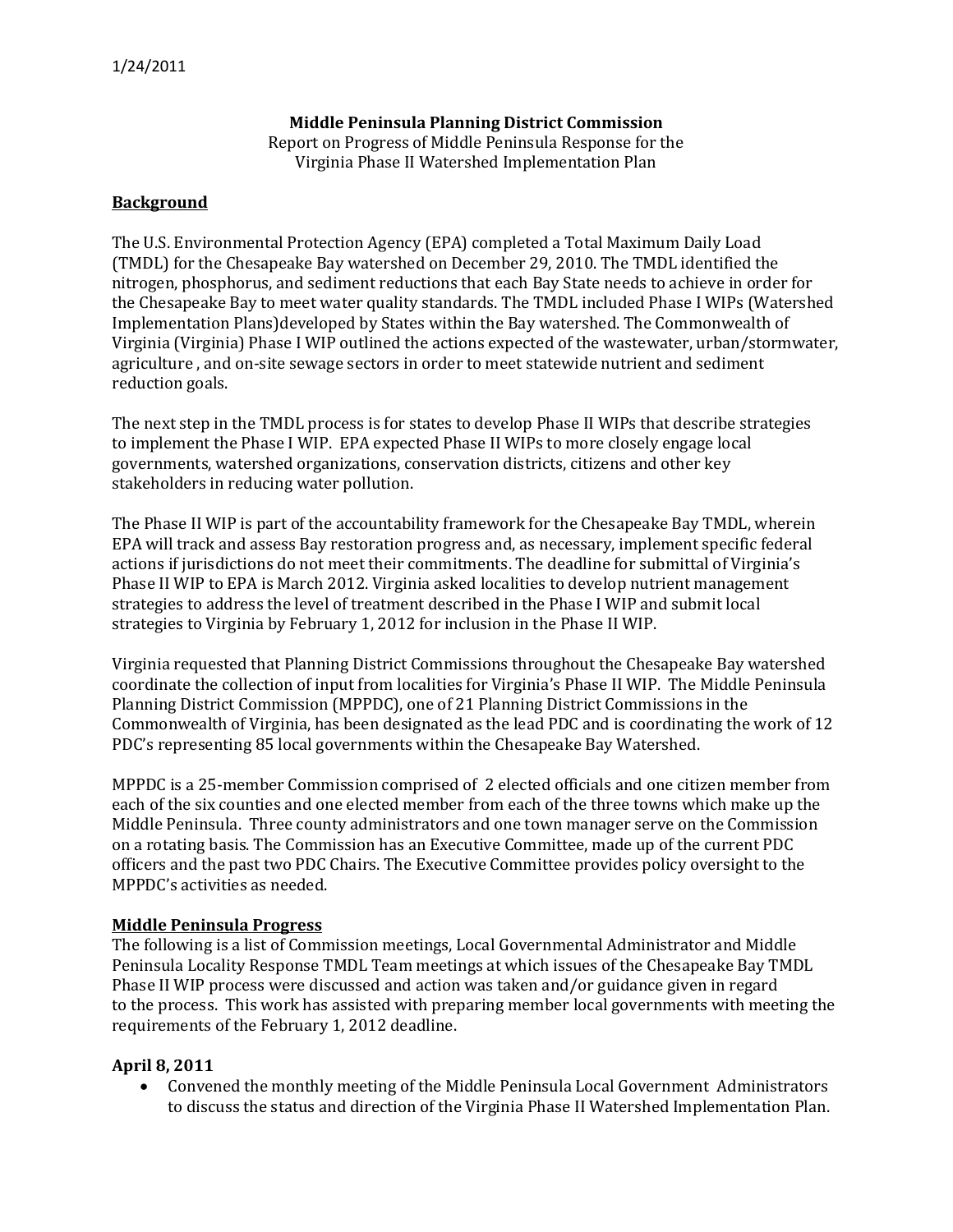#### **April 27, 2011**

• MPPDC Monthly Commission Meeting: Anthony Moore, Assistant Secretary for Chesapeake Bay Restoration, presented a review of the process for preparing the Virginia Phase II Watershed Implementation Plan to the Commission.

#### **June 22, 2011**

• Convened a regionwide water quality policy forum at the Virginia Institute of Marine Science to discuss various local, regional and state water quality issues facing Middle Peninsula local governments.

#### **July 27, 2011**

• MPPDC Monthly Commission Meeting. Continued to discuss the challenges faced by Middle Peninsula Local Governments related to the process for preparing the Virginia Phase II Watershed Implementation Plan.

#### **August 12, 2011**

• Convened the monthly meeting of the Middle Peninsula Local Government Administrators to discuss the status and direction of the Virginia Phase II Watershed Implementation Plan. Discussed the DCR request for local assistance.

#### **September 7,2011**

• MPPDC staff begins to coordinate with and for 12 PDC's representing 85 local governments to assist with locality Phase 11 WIP coordination.

#### **September 28, 2011**

• MPPDC Monthly Commission Meeting: Commission discussed Total Maximum Daily Loading, Watershed Implementation Plans, and local involvement. Discussed the formation of a Middle Peninsula Local TMDL WIP Response Committee.

#### **October 26, 2011**

• MPPDC Monthly Commission Meeting: Commission discussed Total Maximum Daily Loading, Watershed Implementation Plans, and local involvement.

#### **October 26, 2011**

• MPPDC Chair- Honorable Louise Theberge sends letter to the Secretary of Natural Resources requesting the State communicate its expectations to local governments regarding their role in Phase II WIP process and that the state become actively involved in the regional process being led by MPPDC and other PDC's throughout the Bay Watershed.

#### **November 18, 2011**

• Convened the monthly meeting of the Middle Peninsula Local Government Administrators to discuss the status and direction of the Virginia Phase II Watershed Implementation Plan. Discussed the DCR request for local assistance and the first meeting of the Middle Peninsula Local TMDL WIP Response Committee

#### **November 30, 2011**

• Convened the first meeting of the Middle Peninsula Local TMDL WIP Response Committee to discuss the use of VAST, local BMP data and strategy development. 23 local staff and resource experts attended.

#### **December 9, 2011**

• Convened the monthly meeting of the Middle Peninsula Local Government Administrators to discuss the status and direction of the Virginia Phase II Watershed Implementation Plan. Discussed the DCR request for local assistance and provided an update on the progress of the Middle Peninsula Local TMDL WIP Response Committee's work.

#### **December 14,, 2011**

• Convened the second meeting of the Middle Peninsula Local TMDL WIP Response Committee to discuss the use of VAST, local BMP data and strategy development. 22 local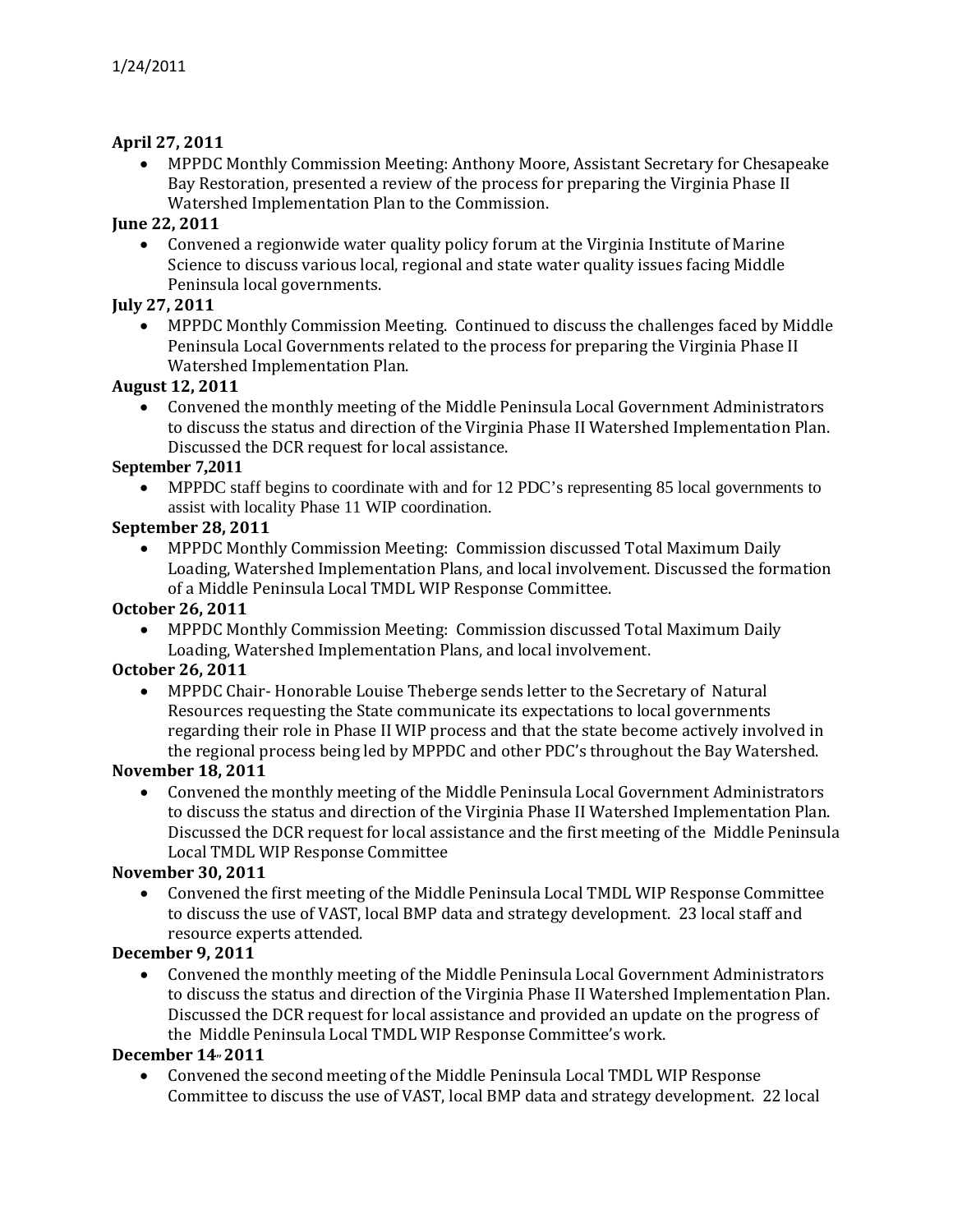staff and resource experts attended. Received active participation from the Soil and Water Conservation Districts. Identified complications with using the VAST reporting system.

#### **December 14,, 2011**

• MPPDC Monthly Commission Meeting: Commission discussed Total Maximum Daily Loading, Watershed Implementation Plans, and local involvement. Discussed why local governments should participate in the Bay TMDL if they are not required to do so" as well as discussed what would happen if local governments reject the regulatory reductions.

#### **January 5, 2011**

• Convened the third meeting of the Middle Peninsula Local TMDL WIP Response Committee to discuss the use of VAST, local BMP data and strategy development. Received active participation from the Soil and Water Conservation Districts. 24 local staff and resource experts attended. Discovered significant complications with using the VAST reporting system. Concurred in principle that reporting outside VAST may be the most constructive approach.

#### **January 20, 2011**

• Convened the monthly meeting of the Middle Peninsula Local Government Administrators to discuss the status and direction of the Virginia Phase II Watershed Implementation Plan. Discussed the DCR request for local assistance and provided an update on the progress of the Middle Peninsula Local TMDL WIP Response Committee's work. Discussed how each locality would most likely respond to DCR.

#### **January 25, 2011**

• MPPDC Monthly Commission Meeting. The Commission discussed local specific strategies for responding to DCR.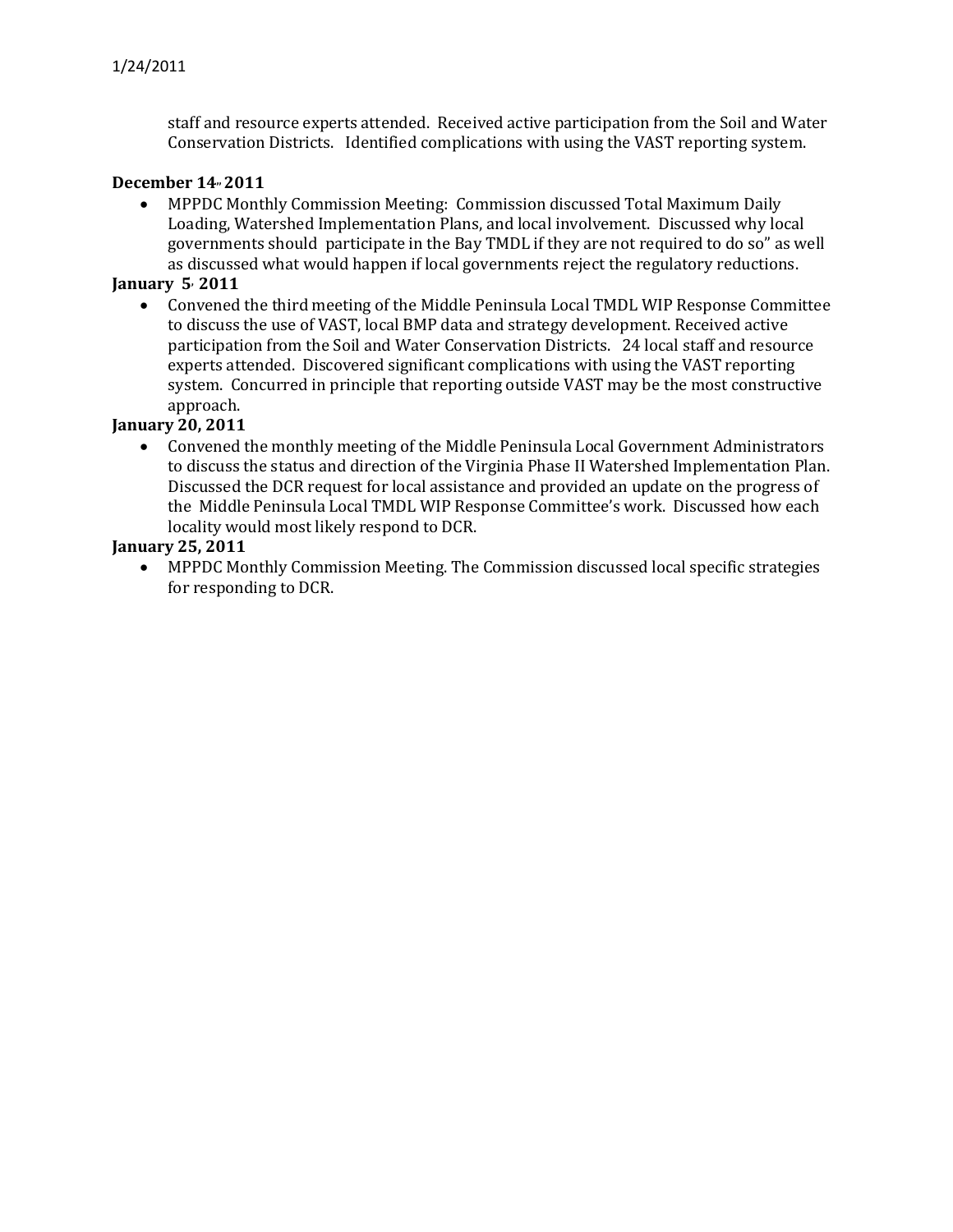## **1. Non-regulated Urban Sector**

| <b>LU/LC Name</b>                               |       | LU Data from Bay<br>Model v. 5.3.2 (Acres)          | County's Updates - Actual Current Land Use (Acres) |                                                                 |                                                                                | Comments (e.g., year, data source, description) |  |  |  |
|-------------------------------------------------|-------|-----------------------------------------------------|----------------------------------------------------|-----------------------------------------------------------------|--------------------------------------------------------------------------------|-------------------------------------------------|--|--|--|
| Nonregulated Pervious Developed                 |       |                                                     |                                                    |                                                                 |                                                                                |                                                 |  |  |  |
| Nonregulated Impervious Developed               |       |                                                     |                                                    |                                                                 |                                                                                |                                                 |  |  |  |
| [TOTAL Pervious & Impervious]                   |       | 6381                                                | 6381                                               |                                                                 |                                                                                |                                                 |  |  |  |
| <b>Nonregulated Extractive</b>                  |       | 606                                                 | 620                                                |                                                                 |                                                                                | <b>GIS calculations</b>                         |  |  |  |
| County's opuates<br><b>DIVILES DATA IL QUIL</b> |       |                                                     |                                                    |                                                                 |                                                                                |                                                 |  |  |  |
| <b>BMP Name (Land Use</b><br>Type)              | Year  | Bay Model v.<br>5.3.2<br>(Acres Unless<br>otherwise | <b>BMPs from</b><br>VAST (% of<br>land cover)      | <b>Current BMPs</b><br>(Acres Unless<br>otherwise<br>Specified) | County's Opuates<br>2025 BMP Goals<br>(Acres Unless<br>otherwise<br>Specified) | Comments (e.g., data source, description)       |  |  |  |
| Dry Detention Ponds                             | 2009* | 382                                                 | 2.5                                                | 5                                                               |                                                                                |                                                 |  |  |  |
| (Impervious & Pervious)                         | 2025  |                                                     |                                                    |                                                                 | 15                                                                             | estimate                                        |  |  |  |
| Dry Extended Detention<br>Ponds (Impervious &   | 2009* | 382                                                 | 2.5                                                | $\theta$                                                        |                                                                                |                                                 |  |  |  |
| Pervious)                                       | 2025  |                                                     |                                                    |                                                                 | 5 <sup>1</sup>                                                                 | estimate                                        |  |  |  |
| Bioretention/rain gardens                       | 2009  |                                                     |                                                    | $\overline{4}$                                                  |                                                                                |                                                 |  |  |  |
| (Impervious & Pervious)                         | 2025  |                                                     |                                                    |                                                                 | 15                                                                             | Estimate                                        |  |  |  |
| <b>Urban Filtering Practices</b>                | 2009  |                                                     |                                                    | 10.7                                                            |                                                                                |                                                 |  |  |  |
| (Impervious & Pervious)                         | 2025  |                                                     |                                                    |                                                                 | 15                                                                             |                                                 |  |  |  |
| Urban Infiltration - No                         | 2009  |                                                     |                                                    |                                                                 |                                                                                |                                                 |  |  |  |
| Sand/Veg (Impervious &<br>Pervious)             | 2025  |                                                     |                                                    |                                                                 |                                                                                |                                                 |  |  |  |
| Wet Ponds & Wetlands                            | 2009  | 256                                                 | 1.69                                               | 260                                                             |                                                                                | Average                                         |  |  |  |
| (Impervious & Pervious)                         | 2025  |                                                     |                                                    |                                                                 | 500                                                                            |                                                 |  |  |  |
| <b>Urban Stream Restoration</b>                 | 2009  |                                                     | n/a                                                |                                                                 |                                                                                |                                                 |  |  |  |
| (Ln Ft of stream)                               | 2025  |                                                     | n/a                                                |                                                                 |                                                                                |                                                 |  |  |  |
| <b>Abandoned Mine</b>                           | 2009  |                                                     | 0.24                                               |                                                                 |                                                                                |                                                 |  |  |  |
| Reclamation (Extractive)                        | 2025  |                                                     | 5                                                  |                                                                 |                                                                                | Estimated                                       |  |  |  |